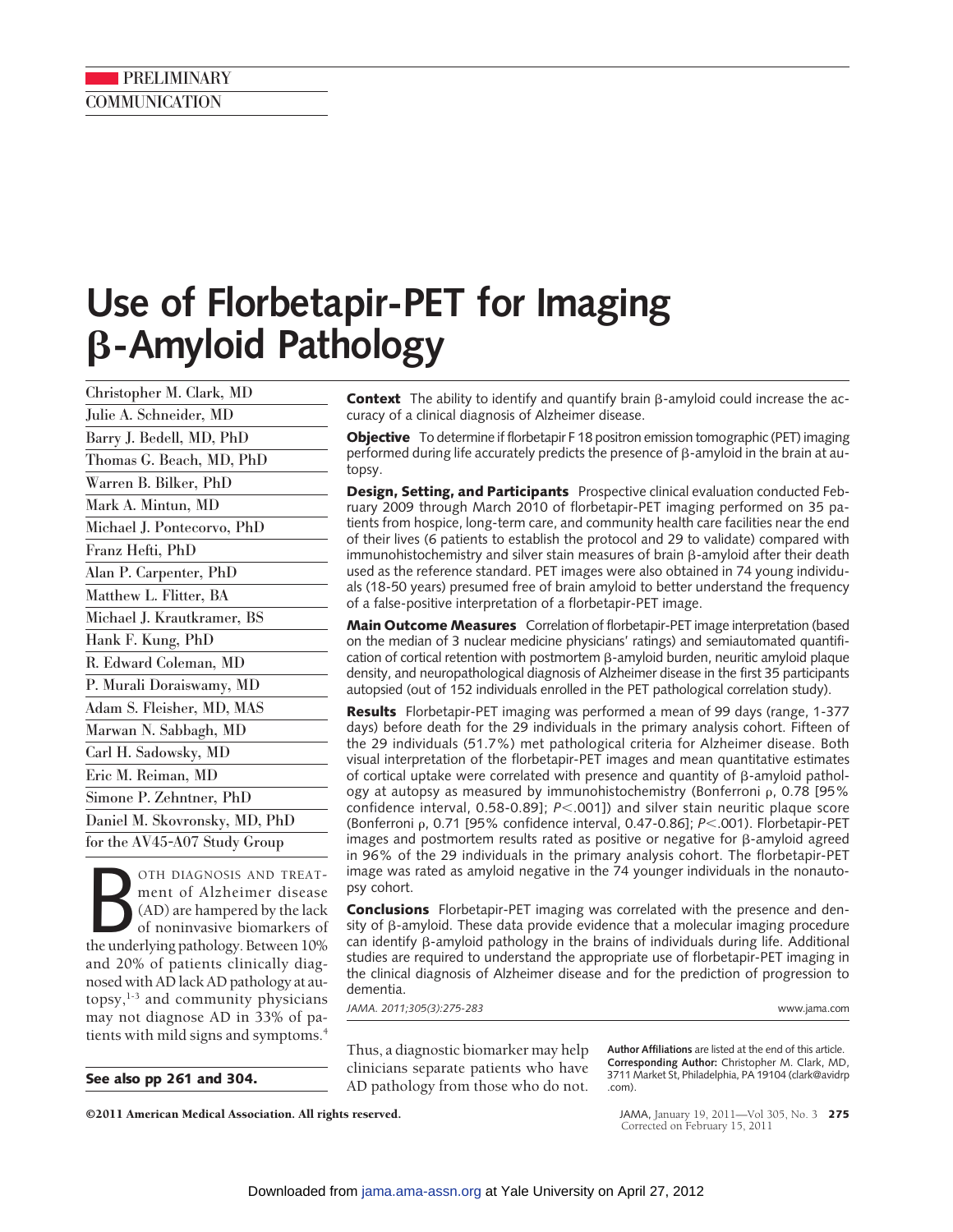The latter group is especially important because they require further evaluation to identify the true cause of their cognitive impairment. A pathologybased biomarker also could be useful for the early identification of individuals at risk for developing  $AD$ ,<sup>5</sup> and to facilitate testing of experimental disease-modifying drugs that target  $\beta$ amyloid.<sup>6</sup>

The definitive postmortem diagnosis of AD requires the presence of progressive dementia during life and the presence of neuropathological lesions (ie, neuritic plaques composed of --amyloid aggregates and neurofibrillary tangles formed from hyperphosphorylated tau protein).7,8 The <sup>11</sup>C-labeled Pittsburgh compound B (11C-PiB) was the first positron emission tomographic (PET) ligand to selectively visualize β-amyloid in living patients.9,10 However, the 20-minute half-life of <sup>11</sup>C-PiB limits its use to specialized research centers and highlights the need for 18F-ligands to make  $\beta$ -amyloid PET imaging broadly available.

Several ligands are currently under study, including florbetapir F 18 (18F-AV-45),  $^{18}$ F-flutemetamol ( $^{18}$ F-GE067), florbetaben (18F-BAY94- 9172), and  $^{18}F$ -FDDNP.<sup>11-14</sup> Of these, florbetapir F 18 ( $^{18}$ F-AV-45) is in wide use as a research biomarker in the Alzheimer Disease Neuroimaging Initiative<sup>15</sup> and in several phase 3 clinical trials of experimental AD drugs.

Previous studies with florbetapir F 18 demonstrated high affinity and specificity to  $\beta$ -amyloid and favorable pharmacokinetics.<sup>16,17</sup> It is rapidly cleared from circulation with only 10% remaining 20 minutes after injection. The ligand rapidly enters the brain with clear separation between individuals with and without amyloid seen 20 minutes after injection.<sup>17</sup> In brains presumed to have aggregated --amyloid, maximum uptake occurs approximately 30 minutes after injection and remains essentially unchanged for the subsequent 60 minutes,<sup>17</sup> providing a wide time window to obtain a 10-minute image. Wholebody radiation dosimetry studies in humans indicated that the organs with the highest exposure are the gallbladder, intestines, liver, and urinary bladder.16,17 However, the definitive relationship between the florbetapir-PET image and  $\beta$ -amyloid deposition has not been established.

We report the results of the first phase 3 multicenter study, to our knowledge, conducted in individuals at the end of life who consented to both florbetapir-PET imaging and brain donation after death. The goal of the study was to determine the qualitative and quantitative relationship between the florbetapir-PET image and postmortem ß-amyloid pathology. PET images also were obtained in younger individuals (age  $\leq$  50 years) presumed to be free of brain amyloid to better understand the frequency of a falsepositive florbetapir-PET image.

#### **METHODS**

From February 2009 through March 2010, the study enrolled 152 individuals approaching the end of life to obtain 35 postmortem evaluations (brain autopsies) from those who received PET imaging 12 months or less prior to death. Individuals were recruited from in-patient and community hospice programs, long-term care facilities, and outpatient community health care facilities. The main inclusion criteria included a physician's assessment that the individual was likely to die within 6 months of study enrollment, absence of any known destructive lesion in the brain (eg, stroke or tumor), and the individual's willingness to have florbetapir-PET imaging followed by a brain autopsy at the time of death. Each participant received a brief physical, neurological, and cognitive evaluation that included assessments of memory, language, and constructional praxis. In the 35 individuals who were autopsied, the major comorbidities were hypertension (66%), cancer (49%), cardiac disease (46%), chronic lung disease (37%), and diabetes (29%). The primary study clinical diagnosis and cause of

death (as noted by the study physician) are listed in **TABLE 1**.

The postmortem evaluations for the first 6 participants were evaluated separately as part of a preplanned interim analysis. The final 29 postmortem evaluations comprised the primary analysis data set.

A second group of 74 young cognitively normal, healthy individuals (aged 18-50 years) were recruited from the community and were evaluated using the same clinical assessment and PET imaging protocol as those in the autopsy cohort to determine (among individuals who presumably had no  $\beta$ amyloid) the proportion that were categorized correctly by a florbetapir-PET scan as amyloid negative.

For all participants in this study, written informed consent was provided by the individual or by his/her designated decision maker and the study was approved by institutional review boards.

## **Florbetapir-PET Imaging Acquisition and Interpretation**

Participants were imaged at 23 sites using clinical PET and PET/computed tomographic scanners. Each participant underwent a 10-minute PET scan, which began 50 minutes after receiving an intravenous bolus of 370 MBq (10 mCi) florbetapir F 18. Images were acquired with a  $128 \times 128$  matrix (zoom  $\times$ 2) and were reconstructed using iterative or row action maximization likelihood algorithms.

Florbetapir-PET images were assessed visually using a semiquantitative score ranging from 0 (no amyloid) to 4 (high levels of cortical amyloid) by 3 board-certified nuclear medicine physicians who were not involved in any other aspects of the study. The only experience these physicians had with florbetapir-PET imaging occurred during a half-day training session. The median rating of the readers served as a primary outcome variable. Readers were blinded to clinical, demographic, and neuropathological information and viewed and rated images under the supervision and at the facility

**276** JAMA, January 19, 2011—Vol 305, No. 3 **C2011 American Medical Association. All rights reserved.** 

Corrected on February 15, 2011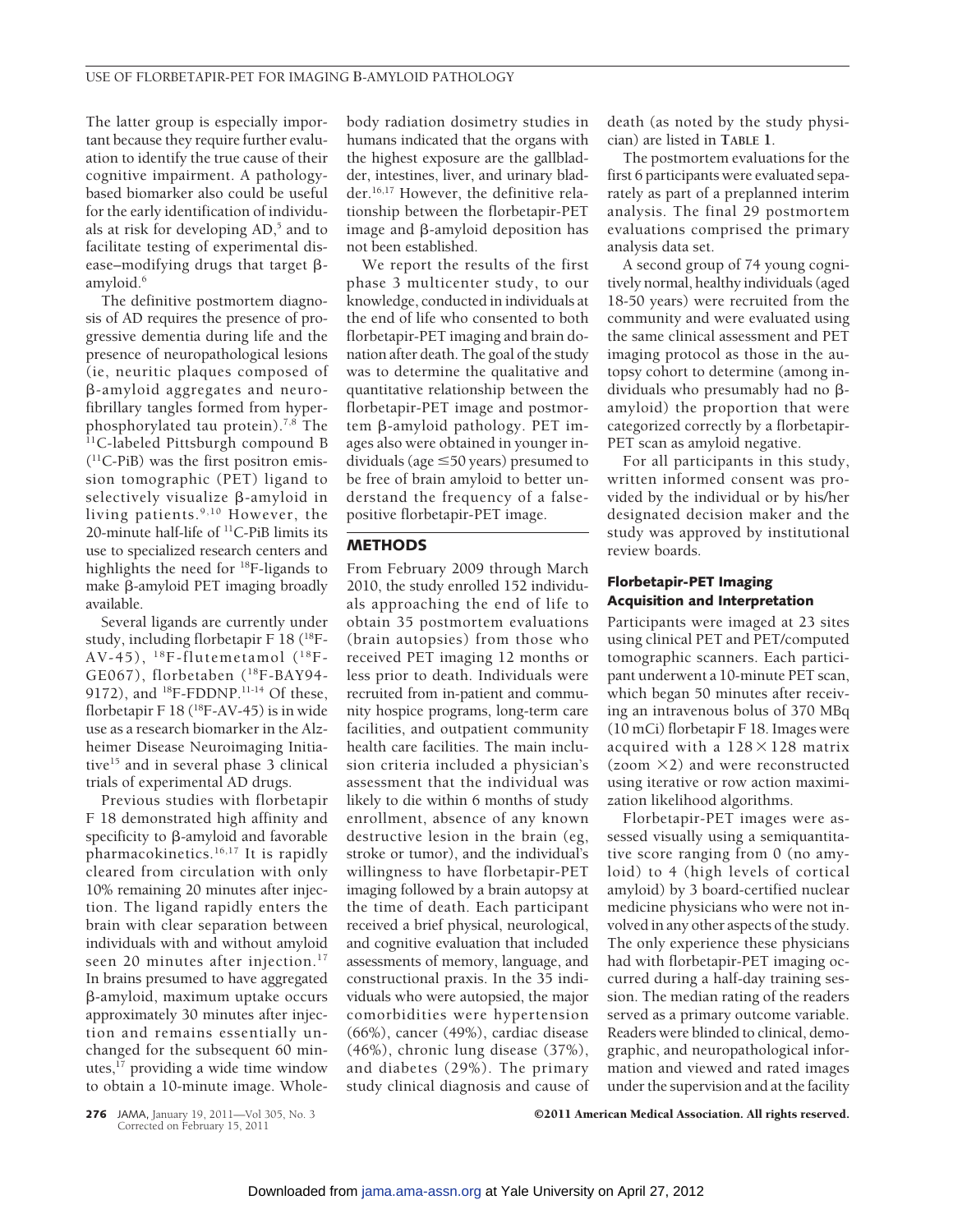| Clinical<br>Diagnosis<br>Category | Age at<br>Death,<br>У | Cause of Death                       |                            |                                    | <b>Autopsy Reference Standard</b> |                |                                     |                     |                            |
|-----------------------------------|-----------------------|--------------------------------------|----------------------------|------------------------------------|-----------------------------------|----------------|-------------------------------------|---------------------|----------------------------|
|                                   |                       |                                      | Florbetapir-PET<br>Imaging |                                    |                                   |                |                                     | <b>AD Diagnosis</b> |                            |
|                                   |                       |                                      | SUVr                       | Median<br><b>Visual</b><br>Reading | β-Amyloid<br><b>IHC</b>           | <b>NPS</b>     | <b>Braak</b><br>Stage <sup>18</sup> | <b>CERAD</b>        | NIA/Reagan<br>Institute    |
| ODD                               | 87.4                  | Esophageal cancer                    | 0.81                       | 1                                  | 0.02                              | 0              | 2                                   | No                  | Low likelihood             |
| AD <sup>b</sup>                   | 82.8                  | Congestive heart<br>failure          | 0.87                       | $\circ$                            | 0.15                              | 0              | 3                                   | No                  | Low likelihood             |
| <b>MCI</b>                        | 92.2                  | Congestive heart<br>failure          | 0.87                       | 0                                  | 0.01                              | 0              | $\overline{4}$                      | <b>No</b>           | Low likelihood             |
| НC                                | 62.5                  | Respiratory arrest                   | 0.88                       | 0                                  | 0.01                              | 0              | 1                                   | No                  | Low likelihood             |
| HC                                | 85.9                  | Respiratory failure                  | 0.88                       | 0                                  | 0.01                              | 0              | $\mathbf{1}$                        | <b>No</b>           | Low likelihood             |
| HC                                | 84.6                  | Lung cancer                          | 0.91                       | 1                                  | 0.01                              | 0              | $\mathbf{1}$                        | <b>No</b>           | Low likelihood             |
| <b>MCI</b>                        | 86.2                  | Cardiac arrest                       | 0.92                       | 1                                  | 0.03                              | 0              | 3                                   | <b>No</b>           | Low likelihood             |
| HC                                | 99.9                  | Heart failure                        | 0.92                       | 1                                  | 0                                 | 0              | 3                                   | <b>No</b>           | Low likelihood             |
| HC                                | 62.1                  | Infection                            | 0.93                       | 0                                  | 0.01                              | 0              | $\mathbf{1}$                        | <b>No</b>           | Low likelihood             |
| ODD                               | 104.3                 | End-stage dementia                   | 0.98                       | 0                                  | 0.49                              | 1              | 1                                   | Possible            | Low likelihood             |
| HC                                | 70.1                  | Prostate cancer                      | 1.00                       | 0                                  | 0.47                              | 1              | 1                                   | Possible            | Low likelihood             |
| HC                                | 93.2                  | Acute MI                             | 1.00                       | 1                                  | 1.11                              | 0              | $\circ$                             | No                  | No AD                      |
| HC                                | 85.7                  | Hepatic cancer                       | 1.00                       | 1                                  | $\circ$                           | 0              | 3                                   | <b>No</b>           | Low likelihood             |
| ODD                               | 73.9                  | Advanced PD                          | 1.07                       | 0                                  | 0.01                              | 0              | 3                                   | No                  | Low likelihood             |
| MCI <sup>b</sup>                  | 48.0                  | Respiratory and<br>renal failure     | 1.09                       | 1                                  | $\circ$                           | 0              | $\mathbf{1}$                        | No                  | Low likelihood             |
| HC                                | 55.9                  | Prostate cancer                      | 1.09                       | 0                                  | 0.04                              | 0              | $\mathbf{1}$                        | <b>No</b>           | Low likelihood             |
| ODD <sup>b</sup>                  | 78.5                  | Acute respiratory<br>failure         | 1.17                       | $\overline{c}$                     | 3.63                              | 2              | 5                                   | Definite            | High likelihood            |
| AD                                | 81.5                  | Respiratory failure                  | 1.20                       | 3                                  | 7.01                              | 3              | 5                                   | Definite            | High likelihood            |
| AD                                | 76.3                  | <b>AD</b>                            | 1.20                       | 3                                  | 5.27                              | $\overline{c}$ | 5                                   | Definite            | High likelihood            |
| ODD                               | 88.7                  | Cardiac and<br>respiratory<br>arrest | 1.21                       | 3                                  | 1.42                              | 3              | 5                                   | Definite            | High likelihood            |
| AD                                | 88.1                  | AD                                   | 1.23                       | 1                                  | 4.85                              | $\overline{c}$ | 5                                   | Probable            | Intermediate<br>likelihood |
| ODD                               | 67.9                  | Pick disease and<br>stroke           | 1.34                       | 4                                  | 6.69                              | $\overline{c}$ | 5                                   | Definite            | High likelihood            |
| AD                                | 72.1                  | <b>AD</b>                            | 1.36                       | 3                                  | 5.31                              | 3              | 6                                   | Definite            | High likelihood            |
| AD                                | 91.8                  | Acute MI                             | 1.37                       | 3                                  | 9.11                              | 2              | 5                                   | Definite            | High likelihood            |
| AD                                | 55.5                  | Cardiac and<br>respiratory<br>arrest | 1.38                       | 3                                  | 4.67                              | 3              | 6                                   | Definite            | High likelihood            |
| AD <sup>b</sup>                   | 79.8                  | <b>AD</b>                            | 1.38                       | 4                                  | 7.92                              | 2              | 6                                   | Definite            | High likelihood            |
| AD                                | 89.2                  | Pneumonia                            | 1.39                       | 3                                  | 1.48                              | $\overline{2}$ | 3                                   | Definite            | Intermediate<br>likelihood |
| AD                                | 88.2                  | Respiratory failure                  | 1.40                       | 3                                  | 3.42                              | 2              | 5                                   | Definite            | High likelihood            |
| AD                                | 86.8                  | AD                                   | 1.45                       | 4                                  | 3.27                              | 1              | $\overline{4}$                      | Probable            | Intermediate<br>likelihood |
| AD <sup>b</sup>                   | 86.5                  | <b>AD</b>                            | 1.56                       | 3                                  | 5.39                              | 3              | 5                                   | Definite            | High likelihood            |
| <b>AD</b>                         | 60.0                  | Unknown                              | 1.57                       | 4                                  | 9.44                              | 3              | 6                                   | Definite            | High likelihood            |
| AD                                | 69.3                  | Respiratory failure                  | 1.63                       | 4                                  | 5.61                              | 2              | 5                                   | Definite            | High likelihood            |
| <b>AD</b>                         | 92.3                  | AD                                   | 1.64                       | 3                                  | 1.11                              | 1              | 4                                   | Probable            | Intermediate<br>likelihood |
| AD <sup>b</sup>                   | 84.6                  | <b>AD</b>                            | 1.66                       | $\overline{4}$                     | 8.62                              | 3              | 6                                   | Definite            | High likelihood            |
| <b>AD</b>                         | 91.7                  | AD                                   | 1.91                       | $\overline{4}$                     | 5.38                              | $\overline{c}$ | $\overline{4}$                      | Probable            | Intermediate<br>likelihood |

Abbreviations: AD, Alzheimer disease; CERAD, Consortium to Establish a Registry for Alzheimer's Disease; HC, cognitively healthy control; IHC, immunohistochemistry; MCI, mild<br>cognitive impairment; MI, myocardial infarction

©2011 American Medical Association. All rights reserved.

JAMA, January 19, 2011—Vol 305, No. 3 277<br>Corrected on February 15, 2011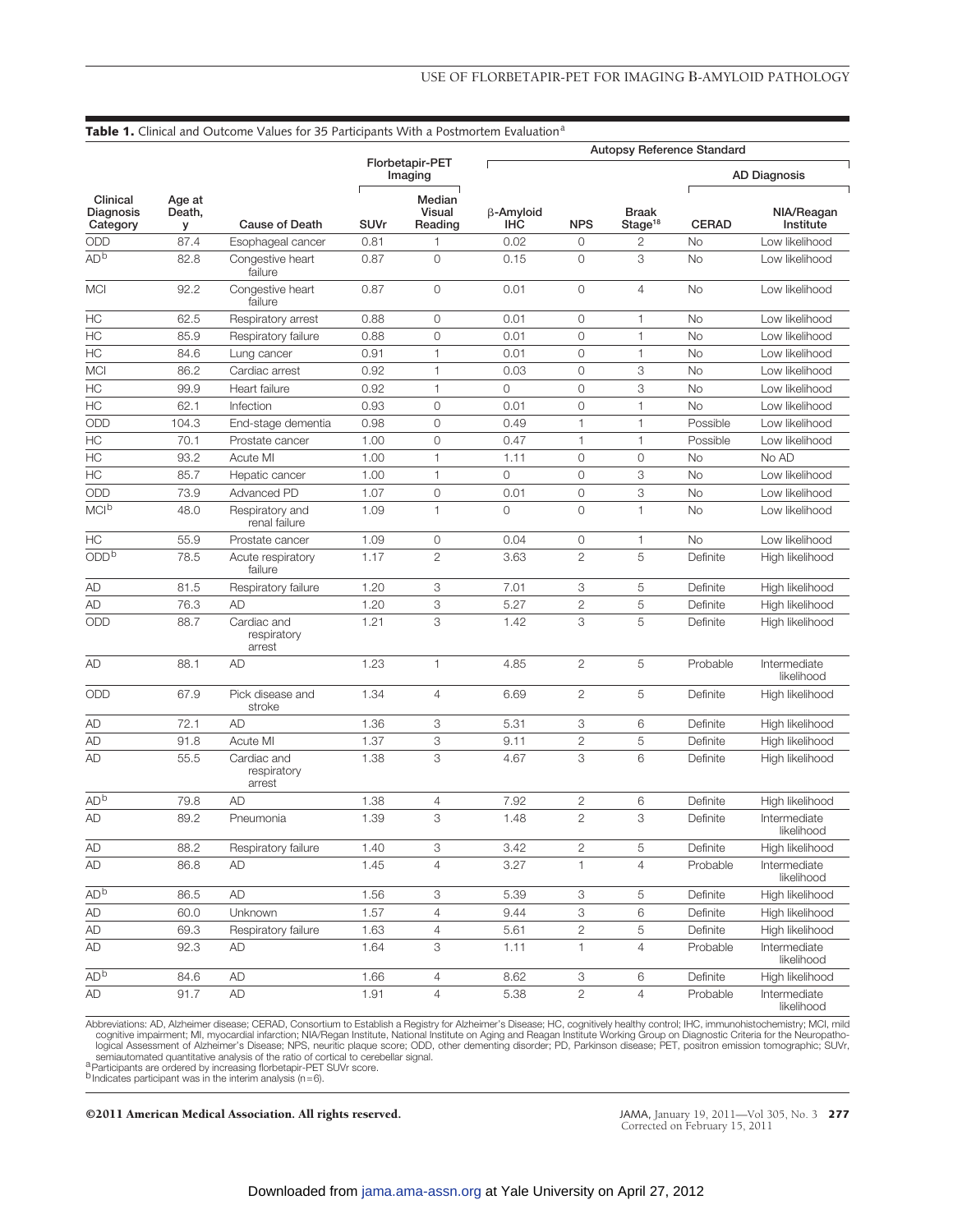#### USE OF FLORBETAPIR-PET FOR IMAGING B-AMYLOID PATHOLOGY

of the imaging core laboratory (ImageMetrix, a division of the American College of Radiology, Philadelphia, Pennsylvania). The initial 6 postmortem evaluations were rated by 4 readers and the median rating of the 4 raters served as the primary outcome variable for these 6 participants.

For the younger control cohort, the PET images were mixed in random order with 40 images from the autopsy cohort that had a median visual read score between 2 and 4 (inclusive). To remove image recognition bias, these images were rated as amyloid positive or negative at ImageMetrix by a different group of 3 external readers. The majority rating was used as the primary outcome variable for this analysis.

A semiautomated quantitative analysis of the ratio of cortical to cerebellar signal (SUVr) also was performed for florbetapir-PET images from all study participants. The images were first normalized to a standard template in the Talairach space and then the SUVrs were calculated for the 6 predefined cortical regions of interest (frontal, temporal, parietal, anterior cingulate, pos-



Sagittal and axial views of positron emission tomographic (PET) scans of representative patients. The vertical bars indicate the range of semiautomated quantitative analysis of the ratio of cortical to cerebellar signal (SUVr) scores. The maximum color (red) corresponds to an SUVr of approximately 2.2. The 4G8 immunohistochemistry shows precuneus gray matter with aggregated β-amyloid (red) using a 3-amino-9-ethyl-carbazol chromogen stain and counterstained with acid blue 129 (original magnification  $\times$ 5).

Corrected on February 15, 2011

**278** JAMA, January 19, 2011—Vol 305, No. 3 **C2011 American Medical Association. All rights reserved.**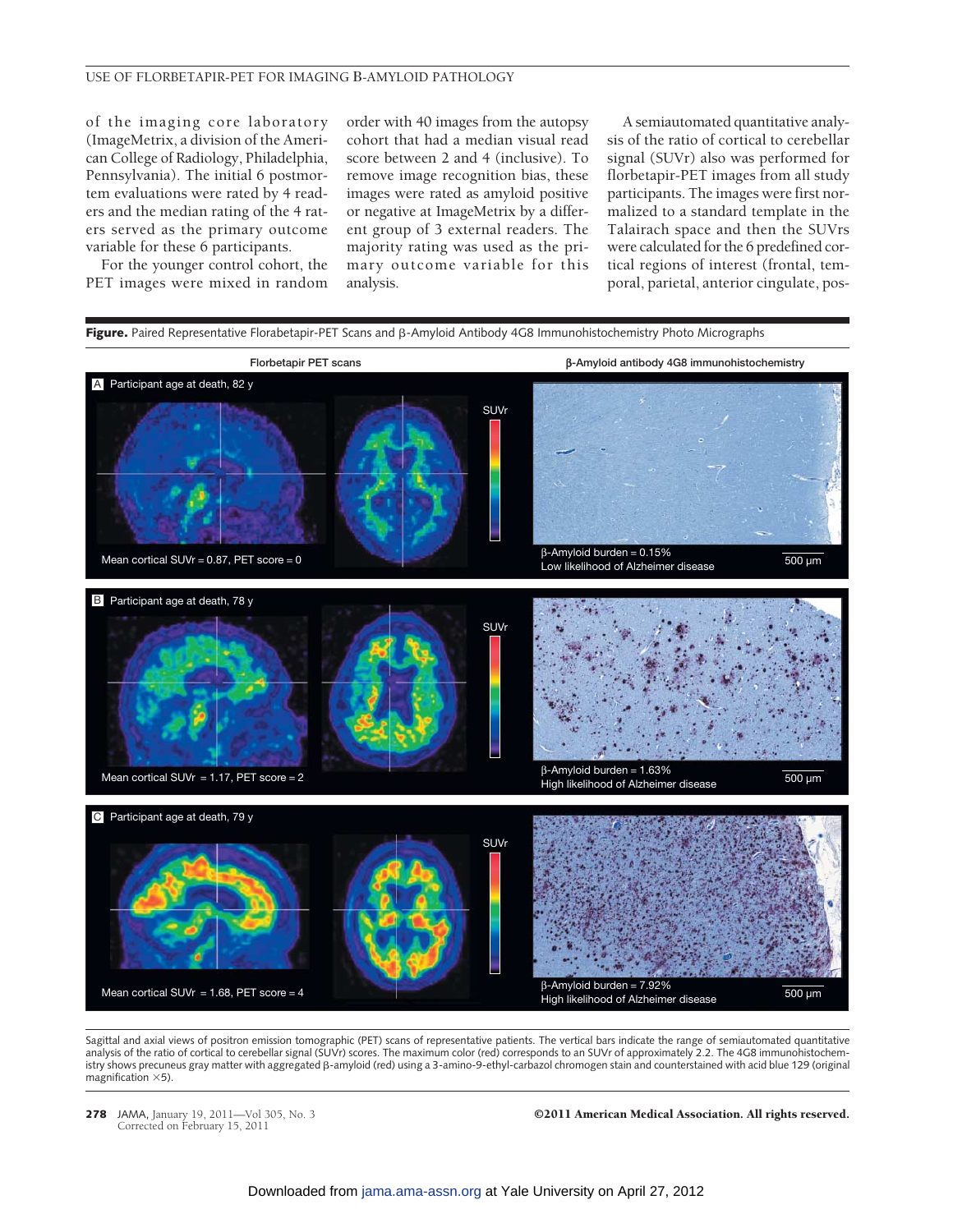terior cingulate, and precuneus). The whole cerebellum was used as the reference region.

### **Neuropathological Evaluation**

At the time of death, the brain was removed following standard autopsy procedures and placed in fixative for 2 weeks prior to dissection by an experienced neuropathologist (T.G.B.) at Banner Sun Health Research Institute (Sun City, Arizona). Two or 3 tissue blocks from 7 regions (frontal, temporal, parietal, anterior and posterior cingulate, precuneus, and cerebellum) from both hemispheres were dissected using a standard atlas for guidance. Tissue blocks were processed, embedded in paraffin, and two 6-µm thick tissue sections from each block, separated by approximately 500 µm, were cut and mounted on slides.

Two independent methods were used to identify and quantify  $\beta$ amyloid aggregation. The  $\beta$ -amyloid antibody 4G8 (1:2000 dilution; Covance, Emeryville, California) was used to quantify  $\beta$ -amyloid aggregation in tissue sections using an automated immunostainer and following established immunohistochemistry methods. Visualization was accomplished using ultravision polymer-horseradish peroxidase amplification (Laboratory Vision, Freemont, California) and detected with 3-amino-9-ethylcarbazole chromogen, which was counterstained with acid blue 129. The stained slides were digitized using a high-resolution, automated slide scanner Zeiss MIRAX (Carl Zeiss Canada Ltd, Toronto, Ontario, Canada).

Image quantification was performed using the Permits image processing and analysis software (Biospective Inc, Montreal, Quebec, Canada). This automated quantification method segments chromogen-positive pixels to generate a parametric map of  $\beta$ amyloid positivity. The  $\beta$ -amyloid burden (percentage of gray matter containing  $\beta$ -amyloid aggregates) was calculated for each tissue section. The value for each anatomical region was based on the mean obtained using val**Table 2.** Key Correlations for the Primary Analysis Cohort ( $n = 29$ )<sup>a</sup>

| Cortex<br>Region    | Florbetapir-PET<br>Measure                                                                                                                                                                                                     | Pathology<br>Reference<br>Standard | Bonferroni p<br>(95% CI) |
|---------------------|--------------------------------------------------------------------------------------------------------------------------------------------------------------------------------------------------------------------------------|------------------------------------|--------------------------|
| Whole brain         | Visual                                                                                                                                                                                                                         | <b>B-Amyloid area</b>              | $0.78(0.58 - 0.89)$      |
| Whole brain         | <b>SUVr</b>                                                                                                                                                                                                                    | <b>B-Amyloid area</b>              | $0.75(0.53 - 0.88)$      |
| Whole brain         | Visual                                                                                                                                                                                                                         | <b>NPS</b>                         | $0.71(0.47 - 0.86)$      |
| Whole brain         | <b>SUVr</b>                                                                                                                                                                                                                    | <b>NPS</b>                         | $0.74(0.51 - 0.87)$      |
| Whole brain         | SUVr vs visual                                                                                                                                                                                                                 | NA.                                | $0.82(0.64 - 0.91)$      |
| Whole brain         | <b>NA</b>                                                                                                                                                                                                                      | <b>B-Amyloid area</b><br>vs NPS    | $0.88(0.76 - 0.94)$      |
| Precuneus           | Visual                                                                                                                                                                                                                         | <b>B-Amyloid area</b>              | $0.75(0.54 - 0.88)$      |
| Parietal            | Visual                                                                                                                                                                                                                         | <b>B-Amyloid area</b>              | $0.77(0.56 - 0.89)$      |
| Frontal             | Visual                                                                                                                                                                                                                         | <b>B-Amyloid area</b>              | $0.69(0.44 - 0.85)$      |
| Temporal            | Visual                                                                                                                                                                                                                         | <b>B-Amyloid area</b>              | $0.68(0.42 - 0.84)$      |
| Posterior cinqulate | Visual                                                                                                                                                                                                                         | <b>B-Amyloid area</b>              | $0.70(0.44 - 0.85)$      |
| Anterior cingulate  | Visual                                                                                                                                                                                                                         | <b>B-Amyloid area</b>              | $0.74(0.51 - 0.87)$      |
|                     | At the offer the total and the second the second the second the second the second the second the second the second second the second terms of the second second the second second the second second that the second second the |                                    |                          |

Abbreviations: CI, confidence interval; NA, data not available; NPS, neuritic plaque score; PET, positron emission to-<br>mographic; SUVr, semiautomated quantitative analysis of the ratio of cortical to cerebellar PET signal.

a Correlations were assessed between key florbetapir-PET imaging measures and key pathological measures using the Spearman rank correlation coefficient.

ues from all slides from that region (**FIGURE**).

--Amyloid neuritic plaque density was determined using a Bielschowsky silver stain applied to 6-µm thick sections from each cortical region of interest and the cerebellum (Rush University Medical Center, Chicago, Illinois). Plaque density was scored on 2 sections from each anatomical region by 2 independent experienced neuropathology raters and was reviewed by a senior neuropathologist ( J.A.S.). All of the raters were blinded to the participant's demographic, clinical, and imaging results. The mean density for both neuritic and diffuse plaques was summarized by anatomical region using a 4-point semiquantitative scale (0=none, 1= sparse, 2=moderate, 3= severe).

In addition, a neuropathological diagnosis was made using standardized criteria as described by Braak and Braak,<sup>18</sup> the Consortium to Establish a Registry for Alzheimer's Disease  $(CERAD)^{19}$  (modified to exclude age and clinical information), and the National Institute on Aging (NIA) and Reagan Institute Working Group on Diagnostic Criteria for the Neuropathological Assessment of Alzheimer's Disease (NIA/ Reagan Institute criteria). <sup>8</sup> The

pathological diagnosis of AD was independently confirmed by a second neuropathologist (T.G.B.). There was complete agreement by the neuropathologists for all participants with a diagnosis of AD. The final neuropathological diagnosis for all 35 participants in the autopsy cohort is provided in the eTable at http://www .jama.com.

#### **Statistical Analysis**

**Correlations of Florbetapir-PET Signal With Postmortem Histopathology.** The correlations between the florbetapir-PET signal (measured by visual score or SUVr) and cortical  $\beta$ amyloid pathology (measured by immunohistochemistry or by silver stain) were evaluated using the Spearman rank correlation coefficient. The primary analysis tested the correlation between the semiquantitative visual rating of global cortical ligand retention on florbetapir-PET and the mean cortical  $\beta$ -amyloid in the corresponding tissue as determined by quantitative immunohistochemistry. Adjustment was made for multiple comparisons for the 13 correlation tests using the Bonferroni method. The experiment-wise type I error rate was 5%. In **TABLE 2**, all of the *P* values were less than .001 for each row of data; the *P* values were multi-

©2011 American Medical Association. All rights reserved. JAMA, January 19, 2011—Vol 305, No. 3 **279**

Corrected on February 15, 2011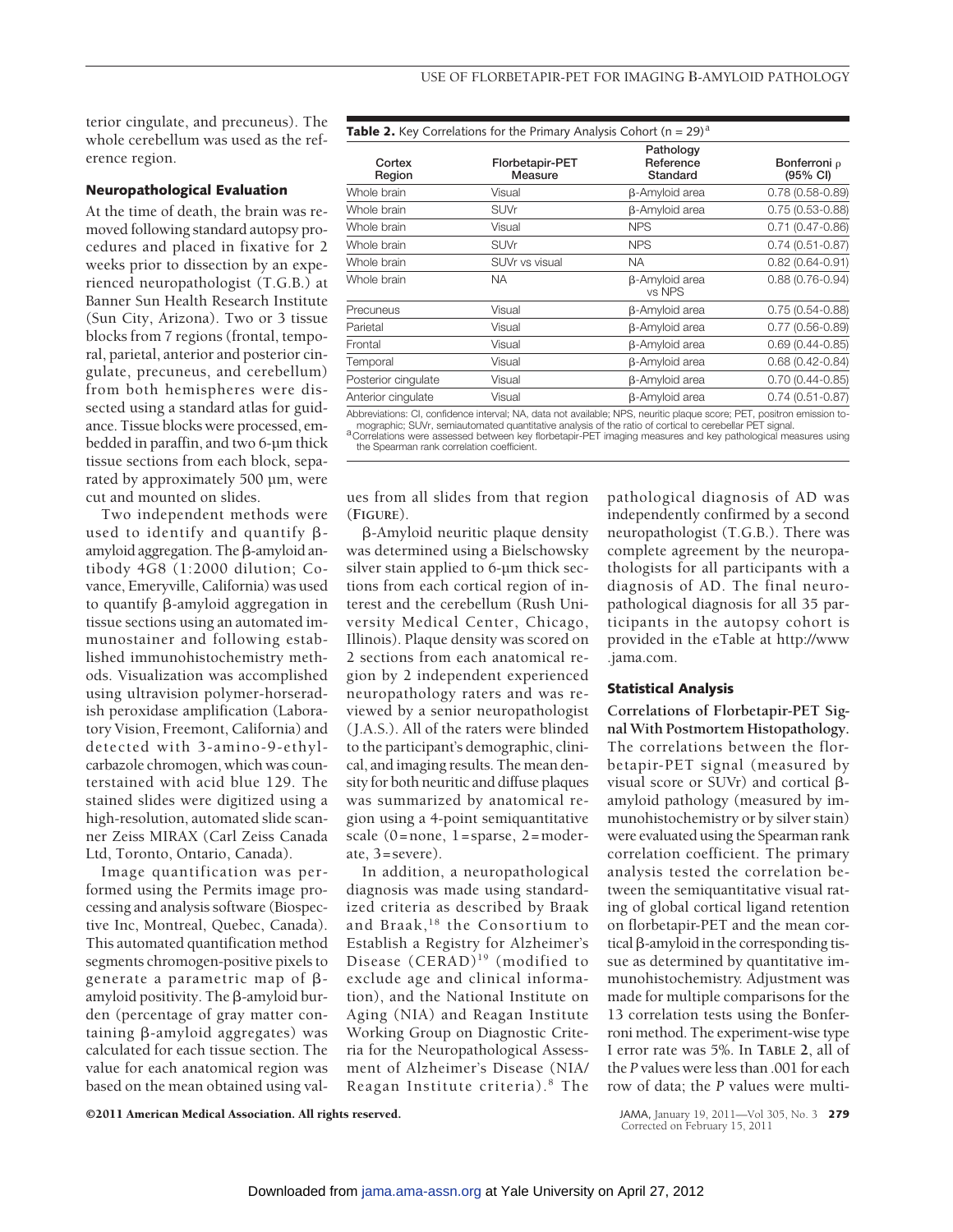plied by 13 to adjust for multiple comparisons. Sample size calculations were performed using a correlation of 0.55, giving the study 90% power to detect a significant correlation in the primary analysis with 29 participants to be evaluated by autopsy. Except where indicated, correlations are based on data from the 29 participants in the primary analysis cohort. There were no significant differences when the analysis was repeated using all 35 autopsied participants.

**Analysis in the Young Healthy Cohort.** A second co-primary hypothesis was that 90% or greater of the young healthy participants negative for the apolipoprotein E ε4 (*ApoE* ε*4*) allele would have a florbetapir-PET image that was read as  $\beta$ -amyloid negative. Analysis included calculation of the upper and lower 95% confidence intervals (CIs) for the percentage read as negative. Sample size calculations indicated that 40 participants would be sufficient to ensure that the lower 95% CI would be 80% or greater if the hypothesis was true. STATA version 11.1 (StataCorp, College Station, Texas) was used to perform all statistical analyses.

## **RESULTS**

Of the 152 participants in the study, 2 were withdrawn by the site investigator for excessive movement artifact. Images were not acquired for 3 participants because of a PET camera failure, leaving 147 participants with valid images. Two participants died without autopsy (consent withdrawn by the family at the time of death). Table 1 lists

| <b>Table 3.</b> Demographic and Clinical Description of Study Participants |                                    |                                  |                                   |  |  |
|----------------------------------------------------------------------------|------------------------------------|----------------------------------|-----------------------------------|--|--|
|                                                                            |                                    |                                  | <b>Postmortem Examination</b>     |  |  |
|                                                                            | <b>Received PET</b><br>$(N = 152)$ | Analysis<br>Cohort<br>$(n = 29)$ | All<br>Participants<br>$(n = 35)$ |  |  |
| Age, mean (range), y                                                       | 78.1 (38-103)                      | 80.0 (55-103)                    | 79.3 (47-103)                     |  |  |
| Male sex, No. (%)                                                          | 71 (46.7)                          | 15 (51.7)                        | 18 (51.4)                         |  |  |
| Education, mean (SD), y                                                    | 13.1 (2.68)                        | 13.4 (2.50)                      | 13.1 (2.56)                       |  |  |
| Diagnosis, No. (%)<br>Alzheimer disease                                    | 56 (37)                            | 13 (44.8)                        | 17 (48.6)                         |  |  |
| Mild cognitive impairment                                                  | 25(16)                             | 3(6.8)                           | 3(8.6)                            |  |  |
| Other dementing disorder                                                   | 21(14)                             | 5(17.2)                          | 6(17.1)                           |  |  |
| Cognitively normal                                                         | 50 (33)                            | 9(31)                            | 9(25.7)                           |  |  |
| Mini-Mental State<br>Examination score,<br>mean (SD)                       | $(n = 115)$<br>21.2(9.3)           | $(n = 21)$<br>19.9 (10.0)        | $(n = 26)$<br>18.1 (10.2)         |  |  |
| Weschler Memory (delayed)<br>scale score, mean (SD)                        | $(n = 107)$<br>5.1(4.8)            | $(n = 19)$<br>3.9(4.5)           | $(n = 22)$<br>3.8(4.3)            |  |  |
| Interval, mean (SD)<br>PET scan to death, d                                |                                    | 99.4 (73.4)                      | 89.4 (73.5)                       |  |  |
| Death to autopsy, h                                                        |                                    | 11.7 (9.0)                       | 11.2(8.6)                         |  |  |
| Abbreviation: PET, positron emission tomography.                           |                                    |                                  |                                   |  |  |

| <b>Table 4.</b> Young Cognitively Normal Participants |                     |                                                      |  |  |
|-------------------------------------------------------|---------------------|------------------------------------------------------|--|--|
|                                                       | Total<br>$(n = 74)$ | Without $ApoE \varepsilon 4$<br>Allele<br>$(n = 47)$ |  |  |
| Age, mean (range), y                                  | 26.7 (18-50)        | 26.3 (18-50)                                         |  |  |
| Male sex, No. (%)                                     | 48 (64.9)           | 32(68.1)                                             |  |  |
| Education, mean (SD), y                               | 14.4 (2.24)         | 14.4 (2.41)                                          |  |  |
| Score, mean (SD)<br>Mini-Mental State Examination     | 29.7 (0.57)         | 29.8 (0.40)                                          |  |  |
| <b>Weschler Memory</b><br>(delayed) scale             | 15.4 (3.46)         | 15.5 (2.84)                                          |  |  |

Abbreviation: *ApoE* ε*4*, apolipoprotein E ε4.

Corrected on February 15, 2011

**280** JAMA, January 19, 2011—Vol 305, No. 3 **CALL American Medical Association. All rights reserved.** 

the study diagnostic category, age at death, and clinician-noted cause of death for each of the 35 participants who were autopsied. The first 6 participants were used in an interim analysis and the next 29 were used in the primary analysis.

In the primary analysis cohort  $(n=29)$ , the mean interval from florbetapir-PET imaging to death was 99 days (range, 1-377 days). Based on the assessment of the enrolling physician, the cognitive status of individuals in the autopsy cohort varied from having normal cognition to severe dementia at the time of imaging (**TABLE 3**). Among the 29 individuals in the primary analysis cohort, 31% were not considered to be cognitively impaired by the enrolling physician, 7% were considered mildly impaired but without dementia, 45% had a clinical diagnosis of AD, and 17% had a clinical diagnosis of a non-AD dementia.

Of the 74 young healthy participants, 47 had genotyping that was negative for the *ApoE* ε*4* allele. Characteristics of these participants are summarized in **TABLE 4**. All 74, including those carrying the *ApoE* ε*4* allele, had a florbetapir-PET image that was rated as amyloid negative. There was good agreement among the nuclear medicine physicians' visual ratings of the florbetapir-PET images. Pairwise agreement ranged from 91%  $(\kappa=0.68)$  to 99% ( $\kappa=0.98$ ).

Table 1 summarizes the imaging and autopsy results from all 35 participants who were autopsied (ie, the 29 participants in the primary analysis autopsy cohort plus the 6 participants from the interim analysis portion of the study). As shown in Table 2, there was good correlation between the wholebrain florbetapir-PET visual image scores and the postmortem amyloid pathology as measured by immunohistochemistry (Bonferroni  $\rho$ , 0.78 [95% CI, 0.58-0.89]; *P*<.001) and silver stain neuritic plaque score (Bonferroni  $\rho$ , 0.71 [95% CI, 0.47-0.86]; *P*<.001). Similarly, there was good correlation between the whole brain SUVr and amyloid burden as measured by immuno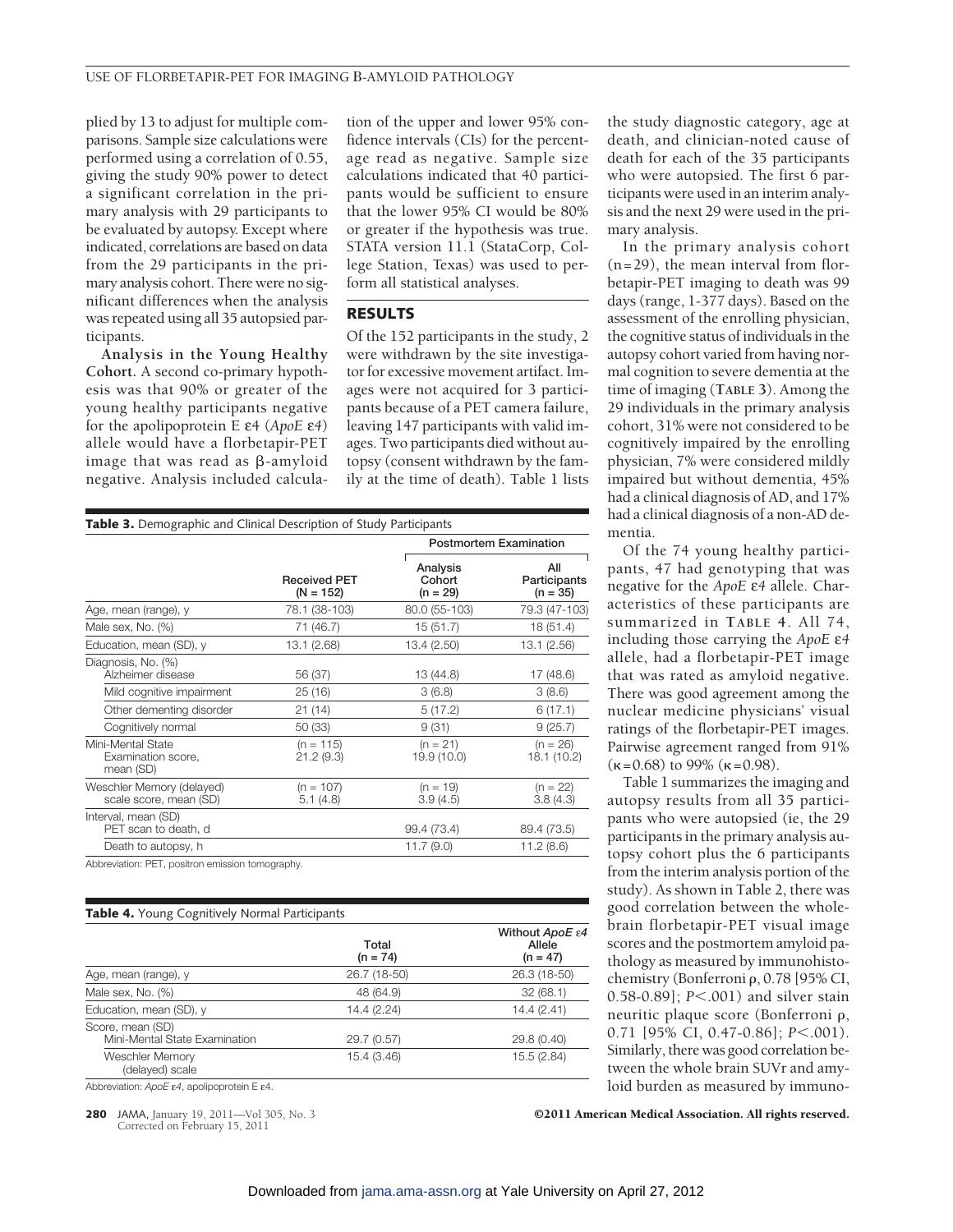histochemistry (Bonferroni  $\rho$ , 0.75 [95% CI, 0.53-0.88]; *P*<.001) and by neuritic plaque score (Bonferroni  $\rho$ , 0.74 [95% CI, 0.51-0.87]; *P*<.001). For each of the 6 cortical regions, there were good correlations between florbetapir-PET signal and postmortem measurement of amyloid in the corresponding region (range of Bonferroni  $\rho$ : 0.68 [95% CI, 0.42-0.84] to 0.77 [95% CI, 0.56-0.89]). Inclusion of the 6 autopsied participants from the interim analysis did not significantly alter these results (*P* values were all smaller).

There were significant correlations observed between the 2 measures of amyloid on florbetapir-PET (SUVr vs semiquantitative visual score: Bonferroni p, 0.82 [95% CI, 0.64-0.87]; *P*.001) and the 2 measures of amyloid aggregation at autopsy (immunohistochemistry vs silver stain: Bonferroni p, 0.88 [95% CI, 0.76-0.94]; *P*<.001). The strength of the intermethod correlations (eg, PET visual read to immunohistochemistry) were similar to that for the intramethod correlations (eg, PET visual read to PET SUVr, pathology immunohistochemistry to pathology plaque score).

Fifteen participants in the primary analysis autopsy cohort met pathological criteria for AD (CERAD: probable or definite AD; NIA/Reagan Institute criteria: intermediate to high likelihood of AD). Of these 15 participants, 14 had florbetapir-PET scans that were interpreted as visually positive (median read  $\geq$ 2), giving a sensitivity of 93% (95% CI, 68%-100%).

Fourteen participants in the autopsy cohort had low levels of  $\beta$ amyloid aggregation on the postmortem examination and did not meet CERAD or NIA/Reagan Institute pathological criteria for AD. All 14 had florbetapir-PET scans that read as negative, yielding a specificity of 100% (95% CI, 76.8%-100%).

In total, the blinded read results for the florbetapir-PET images agreed with the final autopsy with respect to the presence or absence of neuropathological criteria of AD in 28 of 29 cases. The

neuropathological diagnosis in the participants who did not meet pathological criteria for AD included dementia with Lewy bodies, hippocampal sclerosis, Parkinson disease, subcortical microscopic infarcts, mesial temporal lobe neurofibrillary tangles, neurofibrillary tangles with argyrophilic grains and glial tauopathy, and no neuropathology (eTable at http://www.jama.com).

On an exploratory basis, the clinical diagnosis was compared with the final autopsy diagnosis. Of the 15 participants in the autopsy cohort who had dementia diagnoses in life (AD or other dementias), the clinical diagnosis did not match the final autopsy diagnosis in 3 (20%). Of these 3, one was diagnosed with probable AD in life (but was negative for AD at autopsy) and 2 were clinically diagnosed with other dementing disorders (1 each with Parkinson disease dementia and Lewy body dementia, but both received a final autopsy diagnosis of AD) (eTable). Florbetapir-PET imaging correctly predicted the presence or absence of significant ß-amyloid pathology in all 3 participants.

#### **COMMENT**

Before florbetapir-PET measures of  $\beta$ amyloid can be accepted in clinical practice, the degree to which the imaging ligand accurately identifies pathology in living patients must be clearly demonstrated. Based on autopsy reports and imaging and nonimaging data, it is increasingly accepted that the pathology of AD may begin years prior to symptomatic cognitive decline.20-29 A valid imaging-to-autopsy correlation study can only be accomplished by minimizing the interval between florbetapir-PET imaging and  $measuring$  the degree of  $\beta$ -amyloid pathology. To accomplish this goal, we recruited individuals approaching the end of life to demonstrate that findings on florbetapir-PET images are consistent with the presence and density of cortical  $\beta$ -amyloid aggregates found at autopsy.

The ability of this molecular imaging ligand to identify a key pathological sig-

nature of AD was demonstrated using both an objective automated immunohistochemistry measurement to quantify the  $\beta$ -amyloid burden and a traditional silver stain to identify and quantify the density of neuritic amyloid plaques. These measures of ADassociated pathology correlated well with both the visual assessment of the florbetapir-PET scan and the mean cortical SUVr (an automated quantitative measure of regional ligand retention in 6 predefined cortical areas). Ours are the first prospective, multicenter results that demonstrate it is possible to both directly identify and quantify the presence of  $\beta$ -amyloid aggregates using a molecular imaging procedure. This technique will allow future studies to identify the presence of  $\beta$ -amyloid in the brains of individuals when the symptoms are quite mild, and many years before their death.

The development of standardized clinical criteria for the diagnosis of AD7 in 1984 provided guidelines that could be used to increase the validity of the diagnosis while allowing for a degree of uncertainty. The magnitude of this uncertainty is reflected in the failure to find postmortem evidence of AD pathology in up to 20% of patients diagnosed with AD during life. A proposal to include pathologically-linked biomarkers of AD in the clinical diagnostic criteria30 has the potential to improve diagnostic accuracy, especially at the earliest symptomatic stage.

Our study suggests that a florbetapir-PET image provides an accurate and reliable assessment of amyloid burden. However, while amyloid pathology is a sine qua non for an AD diagnosis, clinically impaired function may depend, in part, on the ability of the individual's brain to tolerate aggregated amyloid. Genetic risk factors, lifestyle choices, environmental factors, and neuropathological comorbidities may alter the threshold for the onset of cognitive impairment associated with  $\beta$ amyloid aggregation.31,32

There is now a growing body of evidence that the presence of  $\beta$ -amyloid aggregates in individuals prior to de-

©2011 American Medical Association. All rights reserved. JAMA, January 19, 2011—Vol 305, No. 3 **281**

Corrected on February 15, 2011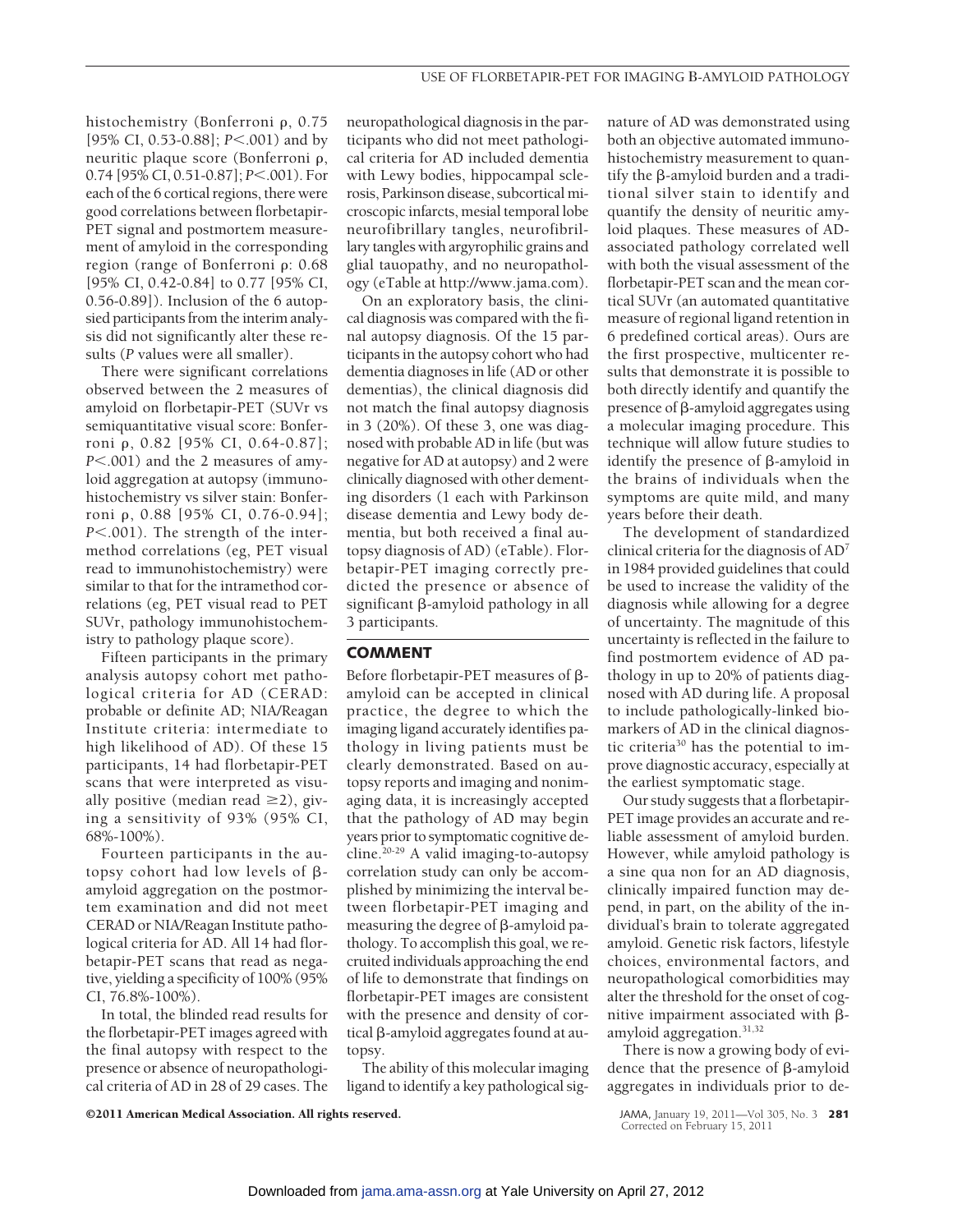veloping AD is a significant and independent risk factor for cognitive impairment and eventual development of AD.26,33,34 Therefore, brain florbetapir- $PET$  imaging of  $\beta$ -amyloid aggregates has the potential to improve selection and monitoring of patients considered candidates for studies of diseasemodifying AD treatments.

Our study has several limitations, including the relatively small sample size of the autopsy cohort  $(n=35)$  and the use of a young, cognitively healthy nonautopsy cohort to determine the likelihood that a florbetapir-PET image would falsely suggest the presence of aggregated amyloid. The readings were performed by 3 trained nuclear medicine physicians and the median of the 3 results was used in the analysis, which is a process not likely to be replicated in clinical settings. Additionally, the individuals who participated in this study do not represent those who would typically be undergoing an evaluation for new-onset cognitive impairment, but rather were selected for their unique ability to provide information about the ability of florbetapir-PET imaging to accurately identify and quantify  $\beta$ -amyloid with the shortest interval between imaging and definitive pathological evaluation possible. Furthermore, standardized criteria for AD and mild cognitive impairment were not used.

## **CONCLUSIONS**

Florbetapir-PET imaging performed during life in this study correlated with the presence and density of  $\beta$ -amyloid at autopsy. This prospective imaging to autopsy study provides evidence that a molecular imaging procedure can identify  $\beta$ -amyloid pathology in the brains of individuals during life. Understanding the appropriate use of florbetapir-PET imaging in the clinical diagnosis of AD or in the prediction of progression to dementia will require additional studies.

**Author Affiliations:** Avid Radiopharmaceuticals, Philadelphia, Pennsylvania (Drs Clark, Mintun, Pontecorvo, Hefti, Carpenter, and Skovronsky and Messrs Flitter and Krautkramer); School of Medicine, University of Pennsylvania, Philadelphia (Drs Clark, Bilker, Kung, and Skovronsky); Rush University Medical Center, Chicago, Illinois (Dr Schneider); Biospective Inc, Montreal, Quebec, Canada (Drs Bedell and Zehntner); Montreal Neurological Institute, McGill University, Montreal, Quebec, Canada (Dr Bedell); Banner Sun Health Research Institute, Phoenix, Arizona (Drs Beach and Sabbagh); School of Medicine, Washington University, St Louis, Missouri (Dr Mintun); Duke University Medical Center, Durham, North Carolina (Drs Coleman and Doraiswamy); Banner Alzheimer's Institute, Phoenix, Arizona (Drs Fleisher and Reiman); Department of Neurosciences, University of California, San Diego (Dr Fleisher); Department of Medicine, Division of Neurology, Nova SE University, Ft Lauderdale, Florida (Dr Sadowsky); Arizona Alzheimer's Consortium, Phoenix (Dr Reiman); and Department of Psychiatry, College of Medicine, University of Arizona, Phoenix (Dr Reiman).

**Author Contributions:** Dr Schneider had full access to all of the data in the study and takes responsibility for the integrity of the data and the accuracy of the data analysis.

*Study concept and design:*Clark, Bedell, Beach, Mintun, Pontecorvo, Hefti, Carpenter, Flitter, Kung, Sadowsky, Reiman, Skovronsky.

*Acquisition of data:* Clark, Schneider, Bedell, Beach, Pontecorvo, Flitter, Coleman, Doraiswamy, Fleisher, Sabbagh, Sadowsky, Reiman, Zehntner, Skovronsky. *Analysis and interpretation of data:*Clark, Bedell, Bilker, Mintun, Pontecorvo, Hefti, Flitter, Krautkramer, Fleisher, Sadowsky, Skovronsky.

*Drafting of the manuscript:* Clark, Bedell, Beach, Pontecorvo, Hefti, Flitter, Kung, Fleisher, Sadowsky, Zehntner, Skovronsky.

*Critical revision of the manuscript for important intellectual content:* Clark, Schneider, Bedell, Beach, Bilker, Mintun, Pontecorvo, Hefti, Carpenter, Krautkramer, Coleman, Doraiswamy, Fleisher, Sabbagh, Sadowsky, Reiman, Skovronsky. *Statistical analysis:* Clark, Bedell, Bilker, Skovronsky.

*Obtained funding:* Kung, Coleman, Skovronsky. *Administrative, technical, or material support:* Schneider, Bedell, Beach, Hefti, Carpenter, Flitter, Krautkramer, Doraiswamy, Sadowsky, Skovronsky. *Study supervision:* Clark, Beach, Pontecorvo, Flitter, Krautkramer, Kung, Sadowsky, Reiman, Skovronsky. **Conflict of Interest Disclosures:** All authors have completed and submitted the ICMJE Form for Disclosure of Potential Conflicts of Interest. Drs Clark, Mintun, Pontecorvo, Hefti, Carpenter, and Skovronsky and Messrs Flitter and Krautkramer reported owning Avid stock and/or stock options and being employed by Avid Radiopharmaceuticals Inc. Dr Schneider reported being a consultant for Avid Radiopharmaceuticals and receiving compensation for services. Drs Bedell and Zehntner reported receiving compensation and shares from Biospective Inc. Dr Beach reported receiving funding related to the topic of this article from the National Institute on Aging (grant P30 AG19610), the Arizona Department of Health Services (contract 211002 awarded to the Arizona Alzheimer's Research Center), the Arizona Biomedical Research Commission (contracts 4001, 0011, 05-901 and 1001), Avid Radiopharmaceuticals, Bayer Healthcare Inc, and GE Healthcare. Dr Bilker reported working as consultant for Avid Radiopharmaceuticals on issues related to this study. Dr Kung reported receiving financial support from National Institutes of Health grant AG-0222559; serving on the Avid Scientific Advisory board; participating in the formation of Avid; and being an Avid stockholder. Dr Coleman reported being on the medical advisory board for General Electric Healthcare from 2003-2008; being a consultant for General Electric Healthcare from 2003-2008; receiving a research grant from General Electric Healthcare in 2010; receiving funding for a clinical trial from Molecular Insights Pharmaceuticals in 2010; serving on a medical advisory board for Molecular Insights Pharmaceuticals from 2004-2009; and receiving a grant from Avid to support his participation in this study. Dr Doraiswamy reported receiving research grants (awarded to Duke University); currently or previously serving as an advisor to Forest, Bristol-Myers Squibb, Avid Radiopharmaceuticals, Lundbeck, Medivation, Pfizer, Elan, Eli Lilly, Bayer, Neuroptix, Neuronetrix, Sonexa, Accera, TauRx, Myriad, National Institute on Aging, AstraZeneca, Labopharm, Clarimedix, National Institute of Mental Health, National Institute of Neurological Disorders and Stroke, Alzheimer's Association, Alzheimer's Foundation, Rutgers University, and the University of California; owning stock in Sonexa; and receiving a grant from Avid (awarded to Duke University) for his participation in this study. Dr Fleisher reported receiving research contracts from Avid Radiopharmaceuticals to the Banner Alzheimer's Institute, from which he receives no personal compensation; being a consultant on a scientific advisory board for Eli Lilly; serving on an advisory board for Elan Pharmaceuticals; and having a pending investigator-initiated grant from Avid Radiopharmaceuticals. Dr Sabbagh reported working as a consultant for Eisai, Pfizer, Amerisciences, Takeda, and GlaxoSmithKline; receiving royalties from Wiley, FT Pearson Press, and Amerisciences; and having grants and contracts with Eli Lilly, Baxter, Bayer, General Electric Healthcare, Bristol-Myers Squibb, Eisai, Janssen, Wyeth/Elan, Avid, and Medivation. Dr Sadowsky reported being on the speaker's bureau and receiving honoraria from Novartis, Forrest, Accera, and Pamlab; and serving on the advisory board for Novartis. Dr Reiman reported serving as a scientific advisor to Amnestix/Sygnis, AstraZeneca, Elan, Eli Lilly, GlaxoSmithKline, Intellect, Siemens, Bayer, Takeda, and Eisai; having research contracts with the National Institute on Aging, Arizona Department of Health Services, AstraZeneca, Avid Radiopharmaceuticals, and Kronos Life Sciences; receiving research grants from the National Institute on Aging, National Institute for Mental Health, the Anonymous Foundation, Nomis Foundation, Banner Alzheimer's Foundation, and the State of Arizona; holding patents for imaging strategy for the screening of AD treatments in laboratory animals (active), biomarker strategy for the evaluation of presymptomatic AD treatments (pending, through Banner Health), statistical strategy for the analysis of complementary complex data sets (pending, through Banner Health), and *GAB2* testing in clinical assessment of AD (pending, through Translational Genomics Research Institute); and serving as the executive director for the Banner Alzheimer's Institute and the director of the Arizona Alzheimer's Consortium.

**Funding/Support:** This study was funded by Avid Radiopharmaceuticals Inc and by grants R01AG031581, P30AG19610, and AG-0222559 from the National Institute on Aging, contract 211002 from the Arizona Department of Health Services, contracts 4001, 0011, 1001, and 05-901 from the Arizona Biomedical Research Commission, and funding from the Michael J. Fox Foundation for Parkinson's Research.

**Role of the Sponsor:** Avid Radiopharmaceuticals had a role in the design and conduct of the study, Documents Solutions Group (Malvern, Pennsylvania) and Pharmaceutical Product Development Inc (Wilmington, North Carolina) had a role in collection and management of the data, but none had a role in the analysis and interpretation of the data, or in the preparation of the manuscript.

**Independent Statistical Analysis:** The statistical analysis of the data was conducted independently from the sponsor by coauthor Warren B. Bilker, PhD (Department of Biostatistics and Epidemiology, School of Medicine, University of Pennsylvania, Philadelphia). Dr Bilker received the entire raw data set and ran the analysis and was compensated for this work.

**Previous Presentation:** Presented in part at the 10th International Conference on Alzheimer's Disease; July 11-16, 2010; Honolulu, Hawaii.

**282** JAMA, January 19, 2011—Vol 305, No. 3 **CALL American Medical Association. All rights reserved.** 

Corrected on February 15, 2011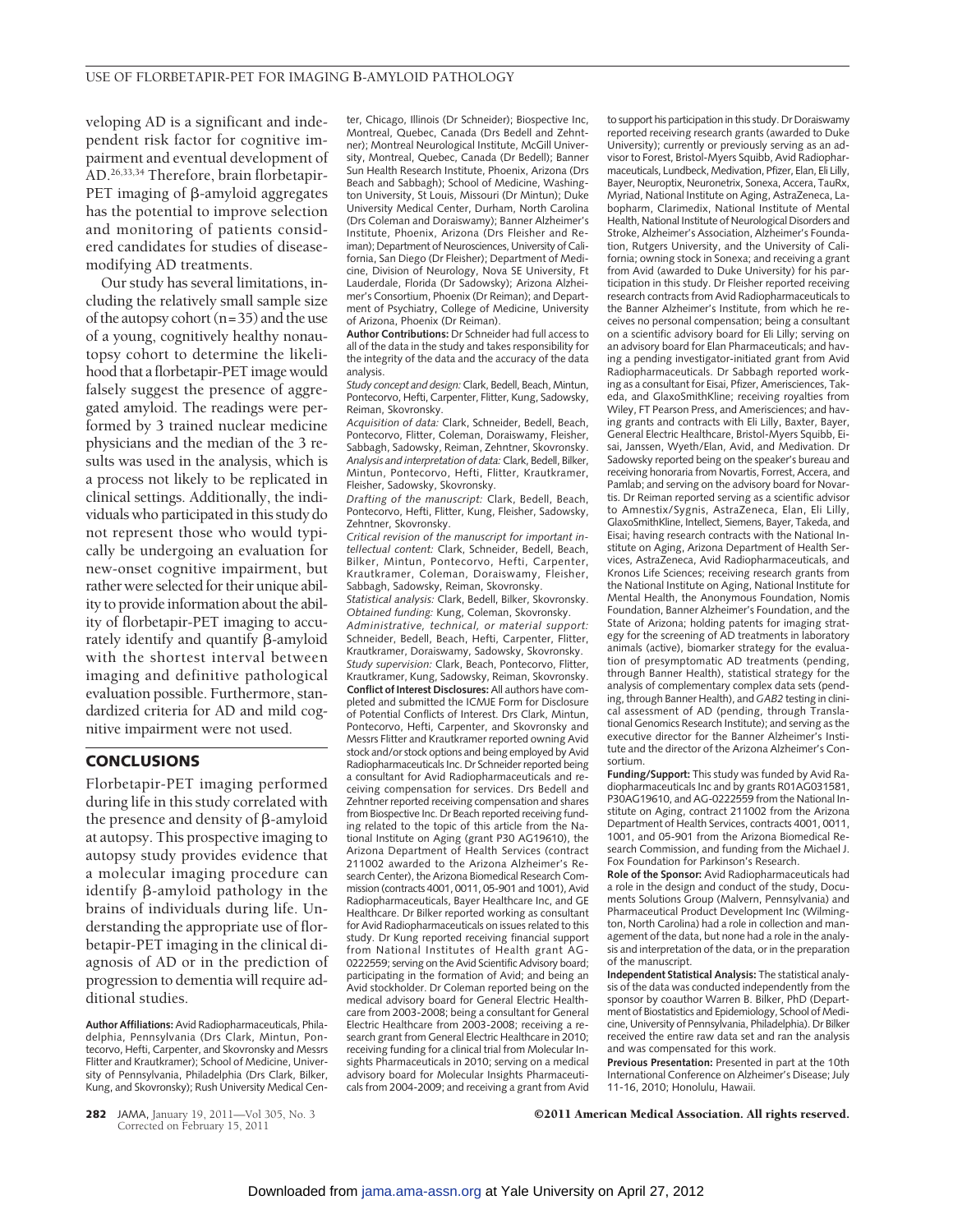**Online-Only Material:** The eTable is available at http: //www.jama.com.

**Additional Contributions:** We acknowledge the altruism of the participants and their families as well as the contributions of the AV45-A07 research and support staffs at each of the participating sites, all of whom contributed to this study.

#### **REFERENCES**

**1.** Jobst KA, Barnetson LP, Shepstone BJ. Accurate prediction of histologically confirmed Alzheimer's disease and the differential diagnosis of dementia. *Int Psychogeriatr*. 1998;10(3):271-302.

**2.** Mayeux R, Saunders AM, Shea S, et al. Utility of the apolipoprotein E genotype in the diagnosis of Alzheimer's disease. *N Engl J Med*. 1998;338(8):506- 511.

3. Ranginwala NA, Hynan LS, Weiner MF, White CL III. Clinical criteria for the diagnosis of Alzheimer disease. *Am J Geriatr Psychiatry*. 2008;16(5):384- 388.

**4.** Löppönen M, Räihä I, Isoaho R. Diagnosing cognitive impairment and dementia in primary health care. *Age Ageing*. 2003;32(6):606-612.

**5.** Thal LJ, Kantarci K, Reiman EM, et al. The role of biomarkers in clinical trials for Alzheimer disease. *Alzheimer Dis Assoc Disord*. 2006;20(1): 6-15.

**6.** Mathis CA, Lopresti BJ, Klunk WE. Impact of amyloid imaging on drug development in Alzheimer's disease. *Nucl Med Biol*. 2007;34(7):809-822.

**7.** McKhann G, Drachman D, Folstein M, et al. Clinical diagnosis of Alzheimer's disease. *Neurology*. 1984; 34(7):939-944.

**8.** The National Institute on Aging; Reagan Institute Working Group on Diagnostic Criteria for the Neuropathological Assessment of Alzheimer's Disease. Consensus recommendations for the postmortem diagnosis of Alzheimer's disease. *Neurobiol Aging*. 1997; 18(4 suppl):S1-S2.

**9.** Klunk WE, Wang Y, Huang GF, et al. Uncharged thioflavin-T derivatives bind to amyloid-beta protein with high affinity and readily enter the brain. *Life Sci*. 2001;69(13):1471-1484.

**10.** Klunk WE, Engler H, Nordberg A, et al. Imaging

brain amyloid in Alzheimer's disease with Pittsburgh Compound-B. *Ann Neurol*. 2004;55(3):306-319.

**11.** Koole M, Lewis DM, Buckley C, et al. Wholebody biodistribution and radiation dosimetry of 18F-GE067. *J Nucl Med*. 2009;50(5):818-822.

**12.** Kung HF, Choi SR, Qu W, et al. 18F Stilbenes and styrylpyridines for PET imaging of a beta plaques in Alzheimer's disease. *J Med Chem*. 2010;53(3): 933-941.

**13.** Rowe CC, Ackerman U, Browne W, et al. Imaging of amyloid beta in Alzheimer's disease with 18F-BAY94-9172, a novel PET tracer. *Lancet Neurol*. 2008; 7(2):129-135.

**14.** Small GW, Kepe V, Ercoli LM, et al. PET of brain amyloid and tau in mild cognitive impairment. *N Engl J Med*. 2006;355(25):2652-2663.

**15.** Jagust WJ, Bandy D, Chen K, et al. The Alzheimer's Disease Neuroimaging Initiative positron emission tomography core. *Alzheimers Dement*. 2010; 6(3):221-229.

**16.** Lin KJ, Hsu WC, Hsiao IT, et al. Whole-body biodistribution and brain PET imaging with [18F]AV-45, a novel amyloid imaging agent. *Nucl Med Biol*. 2010; 37(4):497-508.

**17.** Wong DF, Rosenberg PB, Zhou Y, et al. In vivo imaging of amyloid deposition in Alzheimer disease using the radioligand 18F-AV-45 (florbetapir [corrected] F 18). *J Nucl Med*. 2010;51(6):913-920.

**18.** Braak H, Braak E. Evolution of the neuropathology of Alzheimer's disease. *Acta Neurol Scand Suppl*. 1996;165:3-12.

**19.** Mirra SS, Heyman A, McKeel D, et al. The Consortium to Establish a Registry for Alzheimer's Disease (CERAD). *Neurology*. 1991;41(4):479-486.

**20.** Hulette CM, Welsh-Bohmer KA, Murray MG, et al. Neuropathological and neuropsychological changes in "normal" aging. *J Neuropathol Exp Neurol*. 1998; 57(12):1168-1174.

**21.** Jack CR Jr, Knopman DS, Jagust WJ, et al. Hypothetical model of dynamic biomarkers of the Alzheimer's pathological cascade. *Lancet Neurol*. 2010; 9(1):119-128.

**22.** Morris JC, Price AL. Pathologic correlates of nondemented aging, mild cognitive impairment, and earlystage Alzheimer's disease. *J Mol Neurosci*. 2001; 17(2):101-118.

**23.** Price JL, Morris JC. Tangles and plaques in non-

demented aging and "preclinical" Alzheimer's disease. *Ann Neurol*. 1999;45(3):358-368.

**24.** Rowe CC, Ellis KA, Rimajova M, et al. Amyloid imaging results from the Australian Imaging, Biomarkers and Lifestyle (AIBL) study of aging. *Neurobiol Aging*. 2010;31(8):1275-1283.

25. Bourgeat P, Chételat G, Villemagne VL, et al. Betaamyloid burden in the temporal neocortex is related to hippocampal atrophy in elderly subjects without dementia. *Neurology*. 2010;74(2):121-127.

**26.** Morris JC, Roe CM, Grant EA, et al. Pittsburgh compound B imaging and prediction of progression from cognitive normality to symptomatic Alzheimer disease. *Arch Neurol*. 2009;66(12):1469-1475.

**27.** Villemagne VL, Pike KE, Darby D, et al. A beta deposits in older non-demented individuals with cognitive decline are indicative of preclinical Alzheimer's disease. *Neuropsychologia*. 2008;46(6):1688- 1697.

**28.** Resnick SM, Sojkova J, Zhou Y, et al. Longitudinal cognitive decline is associated with fibrillar amyloidbeta measured by [11C]PiB. *Neurology*. 2010; 74(10):807-815.

**29.** Fagan AM, Roe CM, Xiong C, et al. Cerebrospinal fluid tau/beta-amyloid(42) ratio as a prediction of cognitive decline in nondemented older adults. *Arch Neurol*. 2007;64(3):343-349.

**30.** Dubois B, Feldman HH, Jacova C, et al. Research criteria for the diagnosis of Alzheimer's disease. *Lancet Neurol*. 2007;6(8):734-746.

**31.** Bennett DA, Schneider JA, Arvanitakis Z, et al. Neuropathology of older persons without cognitive impairment from two community-based studies. *Neurology*. 2006;66(12):1837-1844.

**32.** Schneider JA, Arvanitakis Z, Leurgans SE, Bennett DA. The neuropathology of probable Alzheimer disease and mild cognitive impairment. *Ann Neurol*. 2009; 66(2):200-208.

**33.** Storandt M, Mintun MA, Head D, Morris JC. Cognitive decline and brain volume loss as signatures of cerebral amyloid-beta peptide deposition identified with Pittsburgh compound B. *Arch Neurol*. 2009;66 (12):1476-1481.

**34.** Fagan AM, Mintun MA, Mach RH, et al. Inverse relation between in vivo amyloid imaging load and cerebrospinal fluid A beta 42 in humans. *Ann Neurol*. 2006;59(3):512-519.